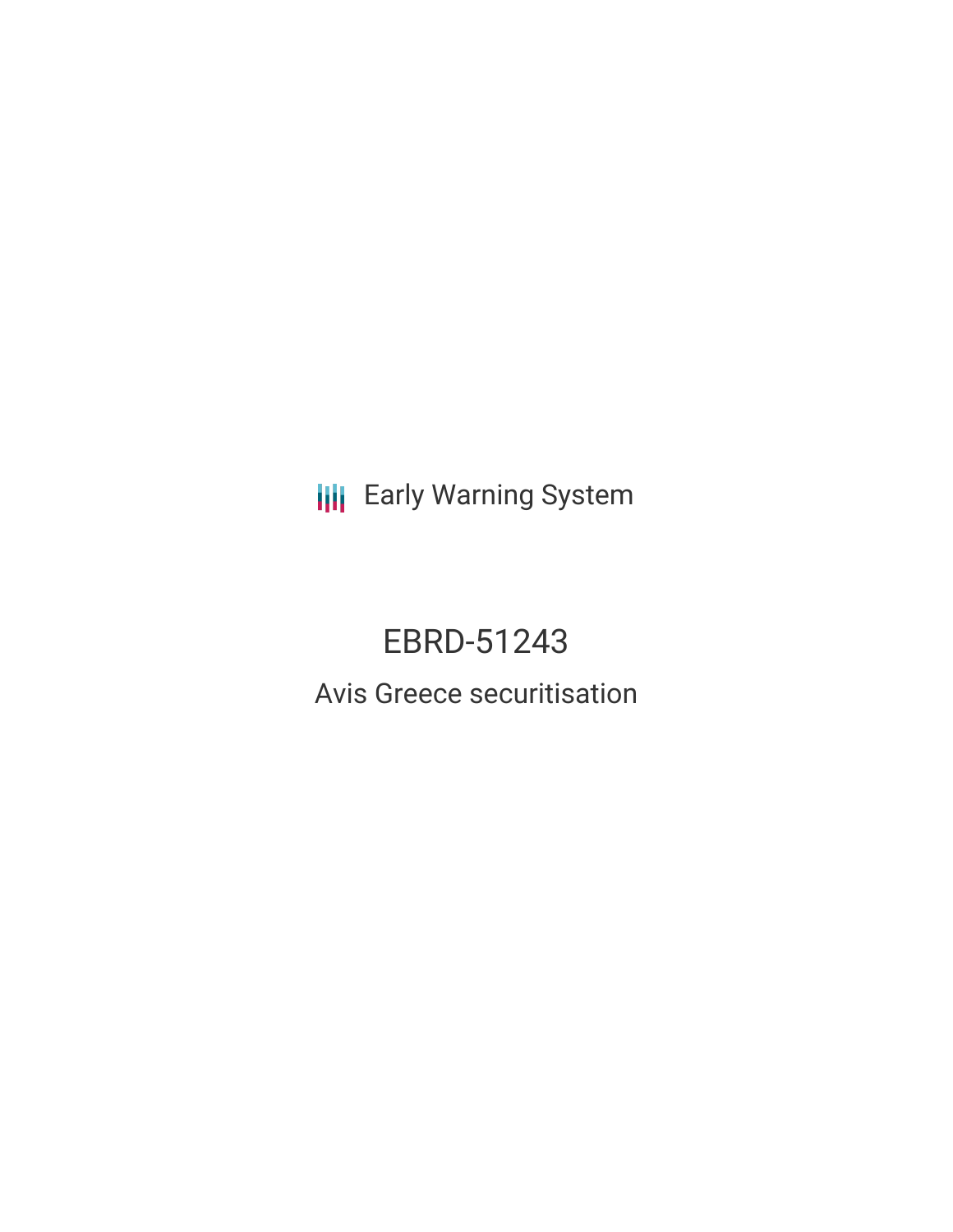

## **Quick Facts**

| <b>Countries</b>               | Greece                                                  |
|--------------------------------|---------------------------------------------------------|
| <b>Financial Institutions</b>  | European Bank for Reconstruction and Development (EBRD) |
| <b>Status</b>                  | Approved                                                |
| <b>Bank Risk Rating</b>        | FI                                                      |
| <b>Voting Date</b>             | 2020-05-06                                              |
| <b>Borrower</b>                | CRONUS FINANCE DESIGNATED ACTIVITY COMPANY ABS          |
| <b>Sectors</b>                 | Finance                                                 |
| <b>Investment Type(s)</b>      | Loan                                                    |
| <b>Investment Amount (USD)</b> | $$39.96$ million                                        |
| <b>Loan Amount (USD)</b>       | $$39.96$ million                                        |
| <b>Project Cost (USD)</b>      | \$201.29 million                                        |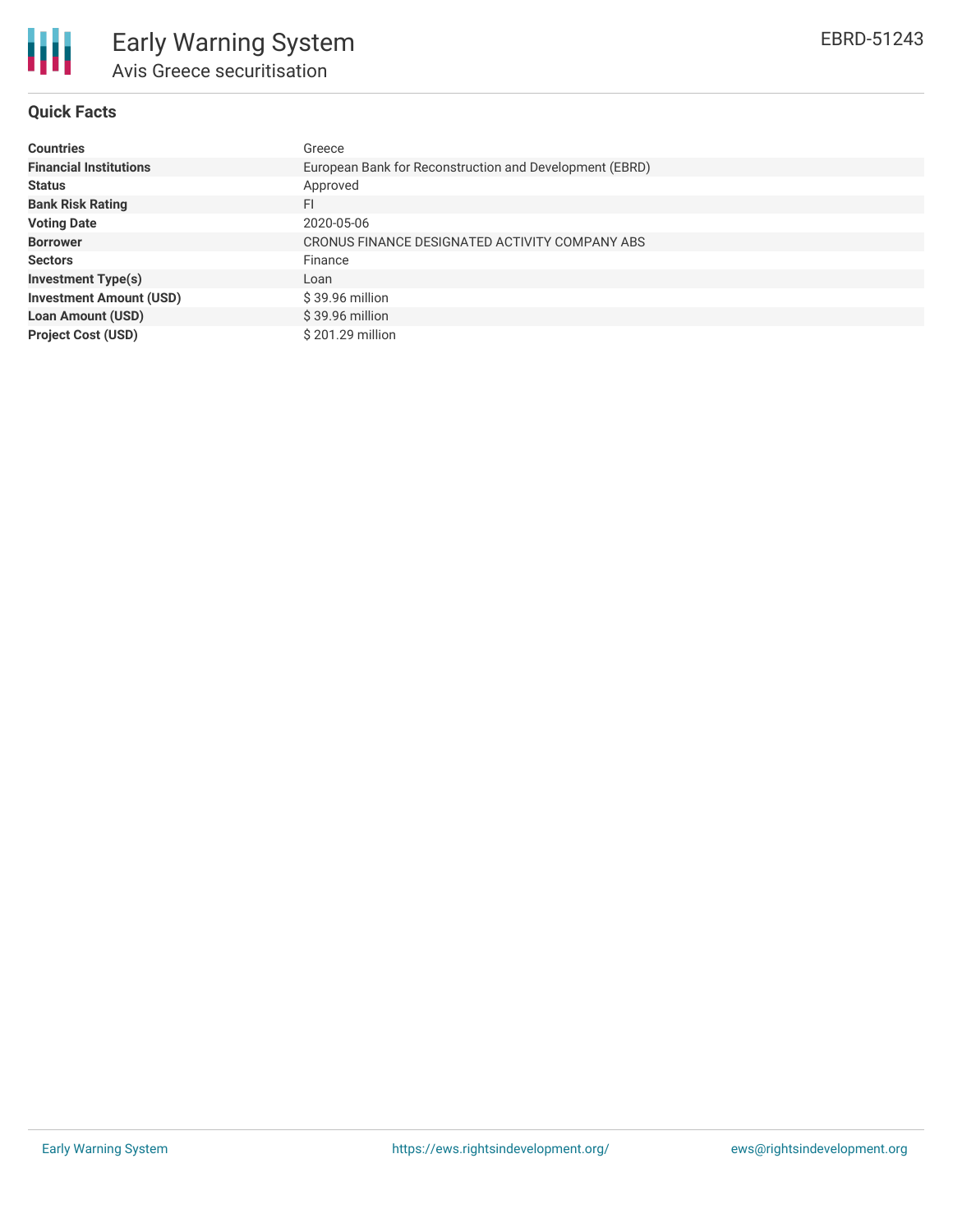

## **Project Description**

The proceeds of the securitisation will be used by Olympic to diversify its funding base, reduce its diesel footprint by replacing existing fleet with electric and hybrid vehicles, as well as to extend new leases to existing and new corporate and SME clients.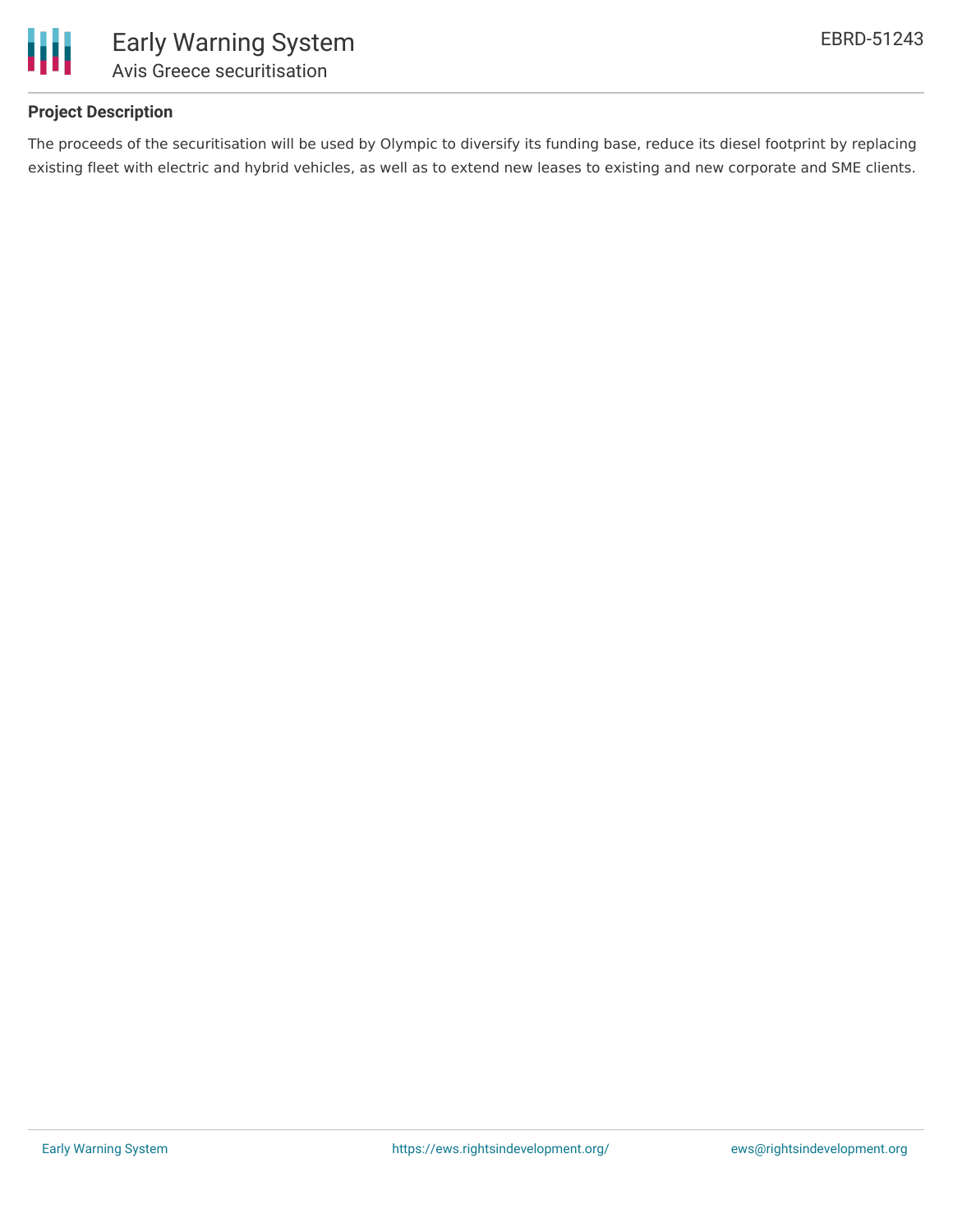

## **Investment Description**

European Bank for Reconstruction and Development (EBRD)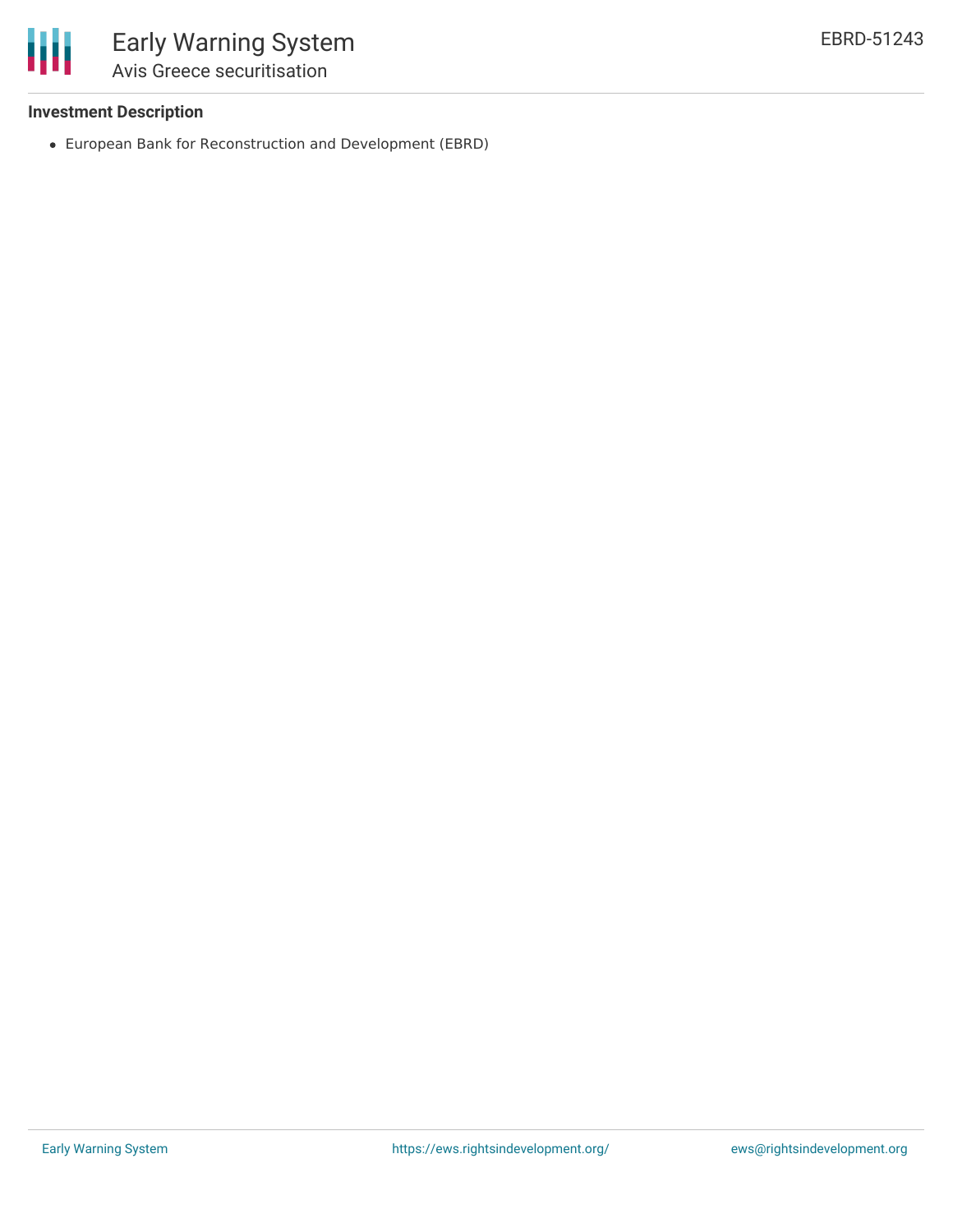

#### **Private Actors Description**

Issuer: Cronus Finance Designated Activity Company is a special purpose vehicle established in Ireland for the purposes of the true sale, revolving securitisation of auto leases originated by Olympic.

Originator: Olympic is the leading car rental company in Greece and the master franchisee of Avis Budget Group, holding a market share of around 30 per cent. With a fleet of more than 38,000 vehicles, the company is active both in the car rental and leasing segments, as well as in sales of used cars.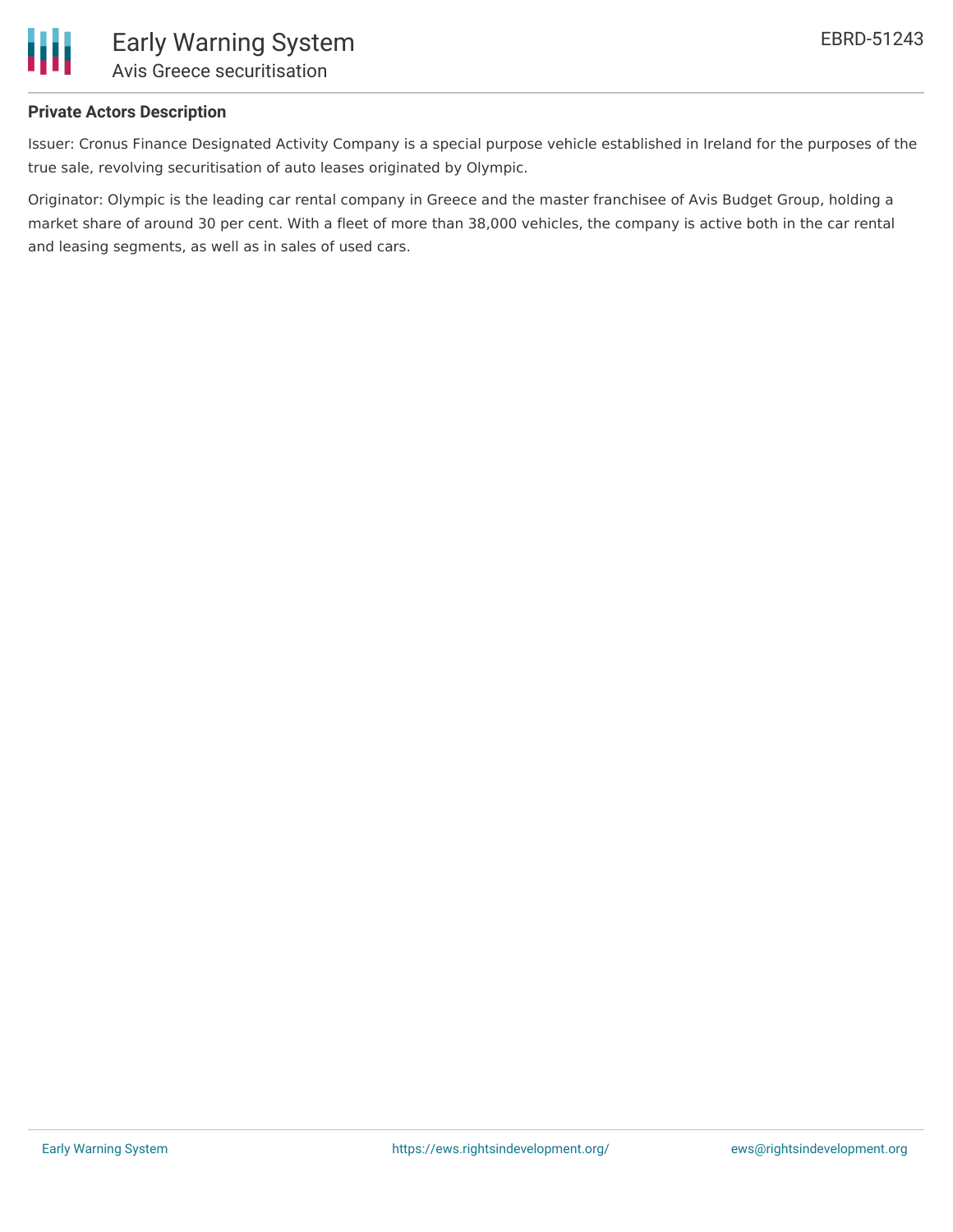

# Early Warning System Avis Greece securitisation

| Private Actor 1 1 Role |                          | <b>Private Actor</b> Private Actor<br><b>Sector</b> |        | <b>Relation</b> Private Actor 2                | <b>Private Actor</b> Private Actor<br>2 Role | 2 Sector                 |
|------------------------|--------------------------|-----------------------------------------------------|--------|------------------------------------------------|----------------------------------------------|--------------------------|
|                        | $\overline{\phantom{a}}$ | $\overline{\phantom{a}}$                            | $\sim$ | CRONUS FINANCE DESIGNATED ACTIVITY COMPANY ABS | Client                                       | $\overline{\phantom{a}}$ |